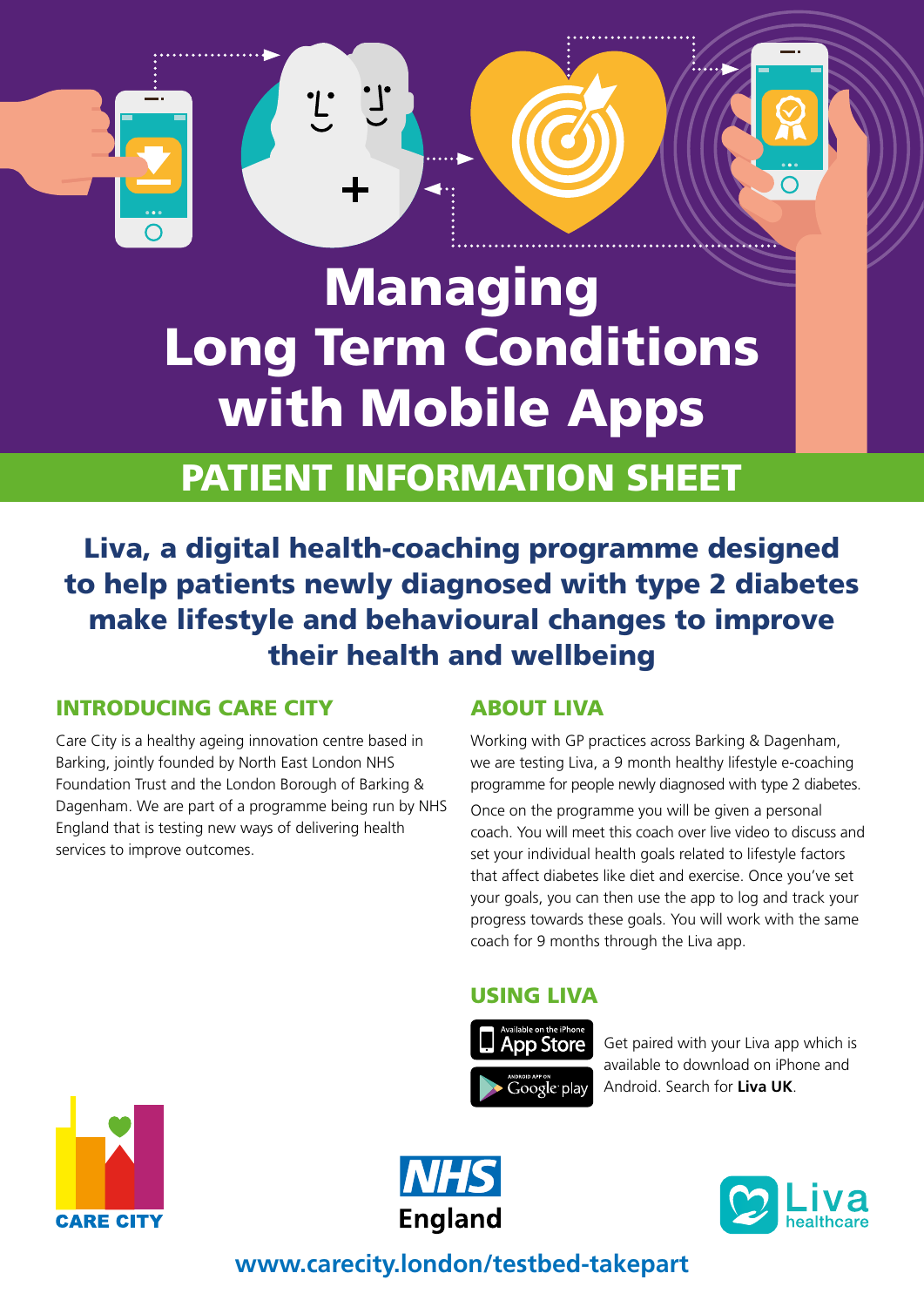### WHAT WILL HAPPEN DURING THIS PILOT?

#### INITIAL CHECKS



Liva from a member of your GP practice team like your health care assistant (HCA), nurse or GP.

you can schedule an appointment with your HCA or nurse to get access to Liva. You will need to use the code **carecity** to access the app.

checked you will need to book an appointment at your GP Practice. The blood form for this appointment can be posted to you or made available for collection from your GP Practice.

### WHAT ARE WE DOING WITH THE DATA WE COLLECT?

We are working with Nuffield Trust to evaluate this service in order to understand the following

- How many people use Liva?
- What are the outcomes of using Liva?
- Whether this service is good value for the NHS, both by way of your experience and the cost of running the service.

All data used to answer these questions will only be de-identified and anonymous results.

#### DO YOU HAVE ANY MORE QUESTIONS ABOUT LIVA?

For more information about the Liva service or any queries please call **0800 030 6909** between 8.30am and 5.00pm Monday-Friday. Mention your full name and programme **Care City** to the operator.

## SHARE YOUR VIEWS & EXPERIENCE

We are interested in hearing your experience and views of using this service. If you would be happy to share your experiences and any ideas for improvement please call Julie Atkins on **0300 300 1548** or email **julie.atkins@nelft.nhs.uk**







## **www.carecity.london/testbed-takepart**